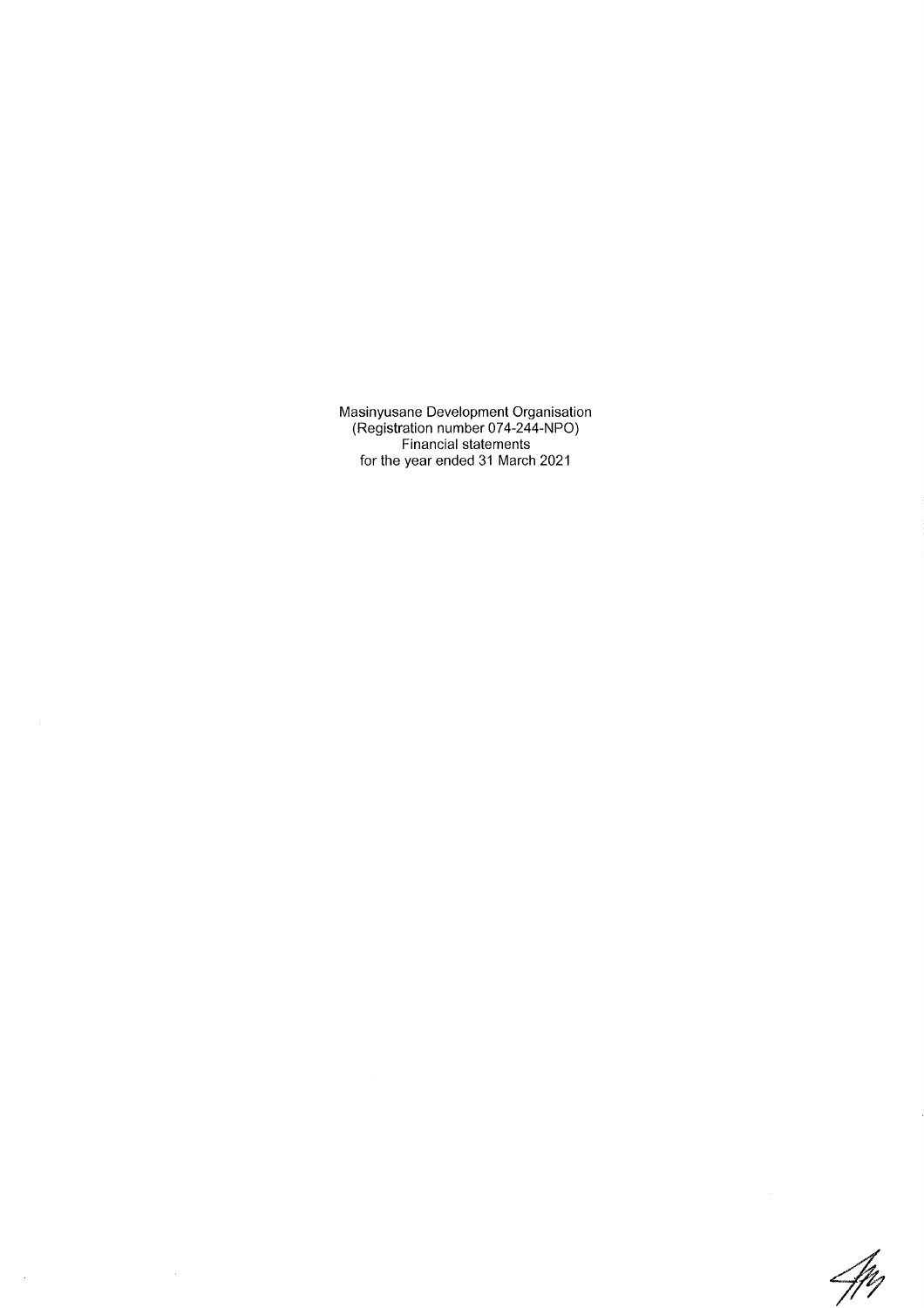# **General Information**

| Country of incorporation and domicile       | South Africa                                                                                                                                                        |
|---------------------------------------------|---------------------------------------------------------------------------------------------------------------------------------------------------------------------|
| Nature of business and principal activities | Education, Community Development and Poverty Alleviation                                                                                                            |
| <b>Directors</b>                            | I Adams<br>J Browne<br>C Bula<br>N Dwayi<br>T Gaxamba<br>L Jayiya<br>T Mabizela<br>N Mgoduka<br>A Mukhieber<br>S Thysse                                             |
| Registered office                           | 19 Sherlock Street<br>Richmond Hill<br>Port Elizabeth<br>6001                                                                                                       |
| <b>Business address</b>                     | 19 Sherlock Street<br>Richmond Hill<br>Port Elizabeth<br>6001                                                                                                       |
| <b>Bankers</b>                              | <b>First National Bank</b>                                                                                                                                          |
| <b>Auditors</b>                             | Michael Howcroft Incorporated<br>Chartered Accountants (SA)<br><b>Registered Auditors</b><br>IRBA No: 954608<br>81 Cape Road<br>Mill Park<br>Port Elizabeth<br>6001 |
| <b>Executive Member</b>                     | J McKeown                                                                                                                                                           |
| Company registration number                 | 074-244-NPO                                                                                                                                                         |
| Tax reference number                        | 9162378187                                                                                                                                                          |
| Level of assurance                          | These financial statements have been audited in compliance with the<br>applicable requirements of the Nonprofit Organisations Act.                                  |
| Preparer                                    | The financial statements were internally compiled by:<br>C. Woolard<br><b>Financial Manager</b>                                                                     |
| Issued                                      | 21 May 2021                                                                                                                                                         |
|                                             |                                                                                                                                                                     |

UR.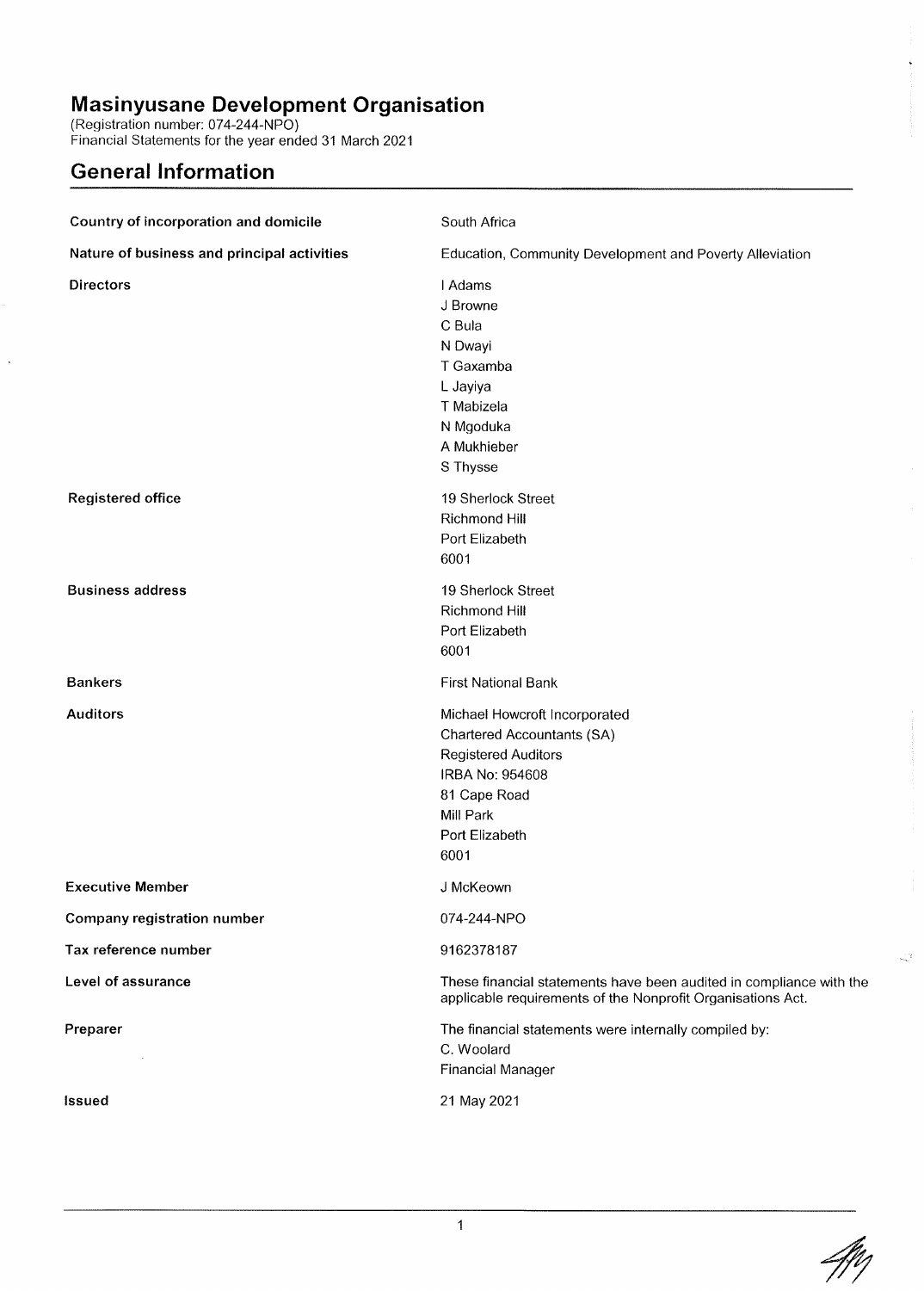# **Masinyusane Development Organisation**<br>(Registration number: 074-244-NPO)

Financial Statements for the year ended 31 March 2021

## **Contents**

The reports and statements set out below comprise the financial statements presented to the executive members:

|                                                                                                          | Page      |
|----------------------------------------------------------------------------------------------------------|-----------|
| Directors' and Officers' Responsibilities and Approval                                                   | 3         |
| Directors' Report                                                                                        | 4         |
| Independent Auditor's Report                                                                             | $5 - 6$   |
| <b>Statement of Financial Position</b>                                                                   | 7         |
| Statement of Comprehensive Income                                                                        | 8         |
| <b>Statement of Changes in Equity</b>                                                                    | 9         |
| <b>Statement of Cash Flows</b>                                                                           | 10        |
| <b>Accounting Policies</b>                                                                               | $11 - 13$ |
| Notes to the Financial Statements                                                                        | $14 - 17$ |
| The following supplementary information does not form part of the financial statements and is unaudited: |           |
| Detailed Income Statement                                                                                | 18        |
| Level of assurance                                                                                       |           |

These financial statements have been audited in compliance with the applicable requirements of the Nonprofit Organisations

### Preparer

Act.

C. Woolard **Financial Manager** 

## Published

21 May 2021

 $\bar{z}$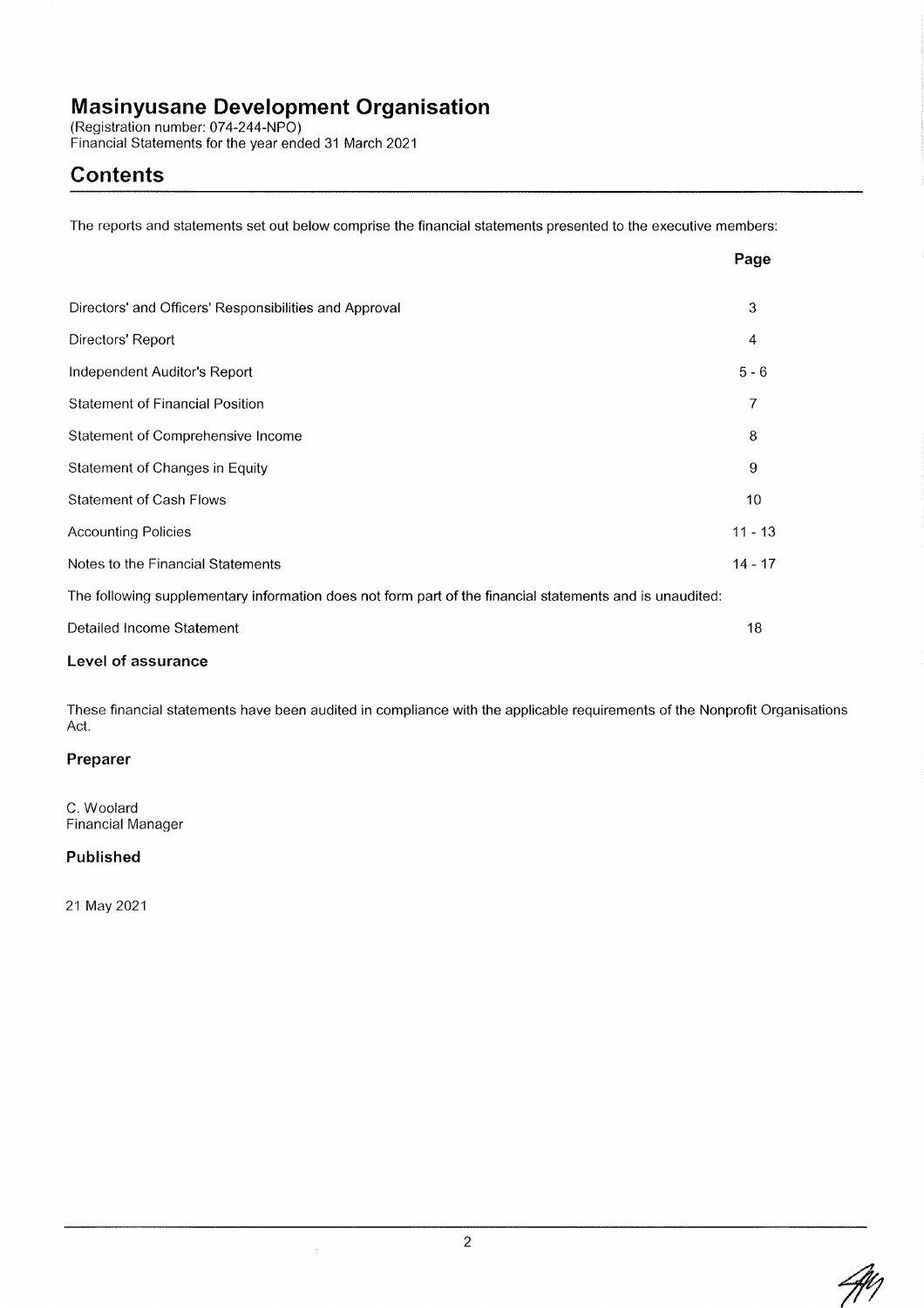(Registration number: 074-244-NPO) Financial Statements for the year ended 31 March 2021

## Directors' and Officers' Responsibilities and Approval

The directors are required by the Nonprofit Organisations Act, to maintain adequate accounting records and are responsible for the content and integrity of the financial statements and related financial information included in this report. It is their responsibility to ensure that the financial statements fairly present the state of affairs of the organisation as at the end of the financial year and the results of its operations and cash flows for the period then ended, in conformity with the International Financial Reporting Standard for Small and Medium-sized Entities.

The financial statements are prepared in accordance with the International Financial Reporting Standard for Small and Medium-sized Entities and are based upon appropriate accounting policies consistently applied and supported by reasonable and prudent judgements and estimates.

The directors acknowledge that they are ultimately responsible for the system of internal financial control established by the organisation and place considerable importance on maintaining a strong control environment. To enable the directors to meet these responsibilities, the organisation sets standards for internal control aimed at reducing the risk of error or loss in a cost effective manner. The standards include the proper delegation of responsibilities within a clearly defined framework, effective accounting procedures and adequate segregation of duties to ensure an acceptable level of risk. These controls are monitored throughout the organisation and all employees are required to maintain the highest ethical standards in ensuring the organisation's business is conducted in a manner that in all reasonable circumstances is above reproach. The focus of risk management in the organisation is on identifying, assessing, managing and monitoring all known forms of risk across the organisation. While operating risk cannot be fully eliminated, the organisation endeavours to minimise it by ensuring that appropriate infrastructure, controls, systems and ethical behaviour are applied and managed within predetermined procedures and constraints.

The organisation are of the opinion, based on the information and explanations given by management, that the system of internal control provides reasonable assurance that the financial records may be relied on for the preparation of the financial statements. However, any system of internal financial control can provide only reasonable, and not absolute, assurance against material misstatement or loss.

The directors have reviewed the company's cash flow forecast for the year to 31 March 2022 and, in the light of this review and the current financial position, They are satisfied that the organisation has or has access to adequate resources to continue in operational existence for the foreseeable future.

The external auditors are responsible for independently auditing and reporting on the organisation's financial statements. The financial statements have been examined by the organisation's external auditors and their report is presented on page 5.

The financial statements and supplementary information set out on pages 7 to 18, which have been prepared on the going concern basis, were approved by the board of directors on 21 May 2021 and were signed on its behalf by:

Approval of financial statements

**Director** 

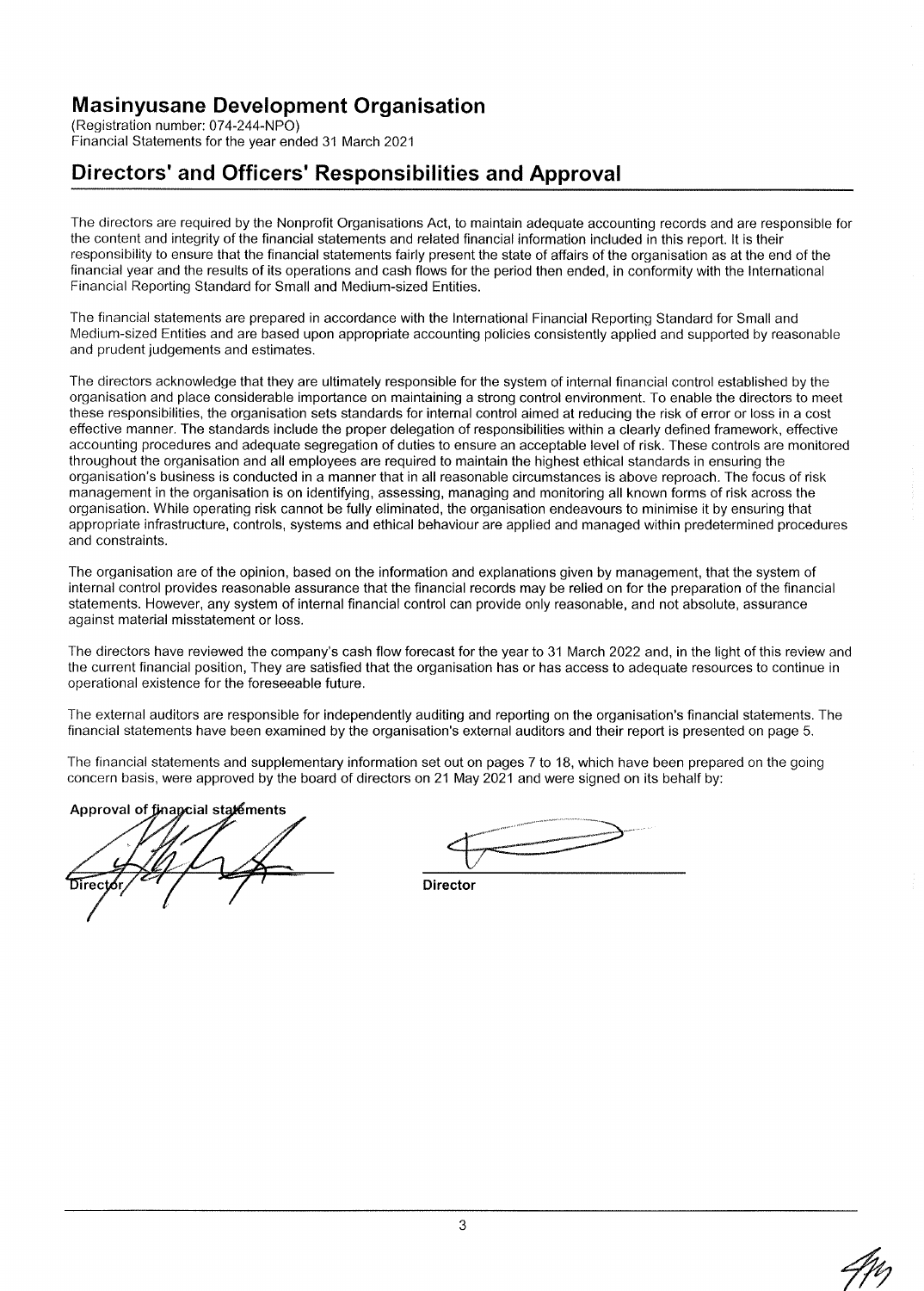(Registration number: 074-244-NPO) Financial Statements for the year ended 31 March 2021

## **Directors' Report**

The directors have pleasure in submitting their report on the financial statements of Masinyusane Development Organisation for the year ended 31 March 2021.

#### $\mathbf{1}$ . Review of financial results and activities

The financial statements have been prepared in accordance with International Financial Reporting Standard for Small and Medium-sized Entities and the requirements of the Nonprofit Organisations Act. The accounting policies have been applied consistently compared to the prior year.

Full details of the financial position, results of operations and cash flows of the organisation are set out in these financial statements.

#### $\overline{2}$ **Directors**

The directors in office at the date of this report are as follows:

| <b>Directors</b> | <b>Nationality</b> |
|------------------|--------------------|
| I Adams          | South African      |
| J Browne         | South African      |
| C Bula           | South African      |
| N Dwayi          | South African      |
| T Gaxamba        | South African      |
| L Javiya         | South African      |
| T Mabizela       | South African      |
| N Mgoduka        | South African      |
| A Mukhieber      | South African      |
| S Thysse         | South African      |

#### 3. Property, plant and equipment

There was no change in the nature of the property, plant and equipment of the organisation or in the policy regarding their use.

#### $\overline{4}$ . Events after the reporting period

The directors are not aware of any material event which occurred after the reporting date and up to the date of this report, that requires disclosure.

#### 5. Going concern

The directors believe that the organisation has adequate financial resources to continue in operation for the foreseeable future and accordingly the financial statements have been prepared on a going concern basis. The directors have satisfied themselves that the organisation is in a sound financial position and that it has access to sufficient borrowing facilities to meet its foreseeable cash requirements. The directors are not aware of any new material changes that may adversely impact the organisation. The directors are also not aware of any material non-compliance with statutory or regulatory requirements or of any pending changes to legislation which may affect the organisation. The directors do not feel that the ongoing COVID-19 pandemic will have a material effect on the donations inome and profitability of the organisation in the coming financial year. Contracts are in place with all major donors.

#### 6. Auditors

Michael Howcroft Incorporated continued in office as auditors for the organisation for 2021.

At the AGM, the shareholders will be requested to reappoint Michael Howcroft Incorporated as the independent external auditors of the organisation and to confirm Mr MI Howcroft as the designated lead audit partner for the 2022 financial year.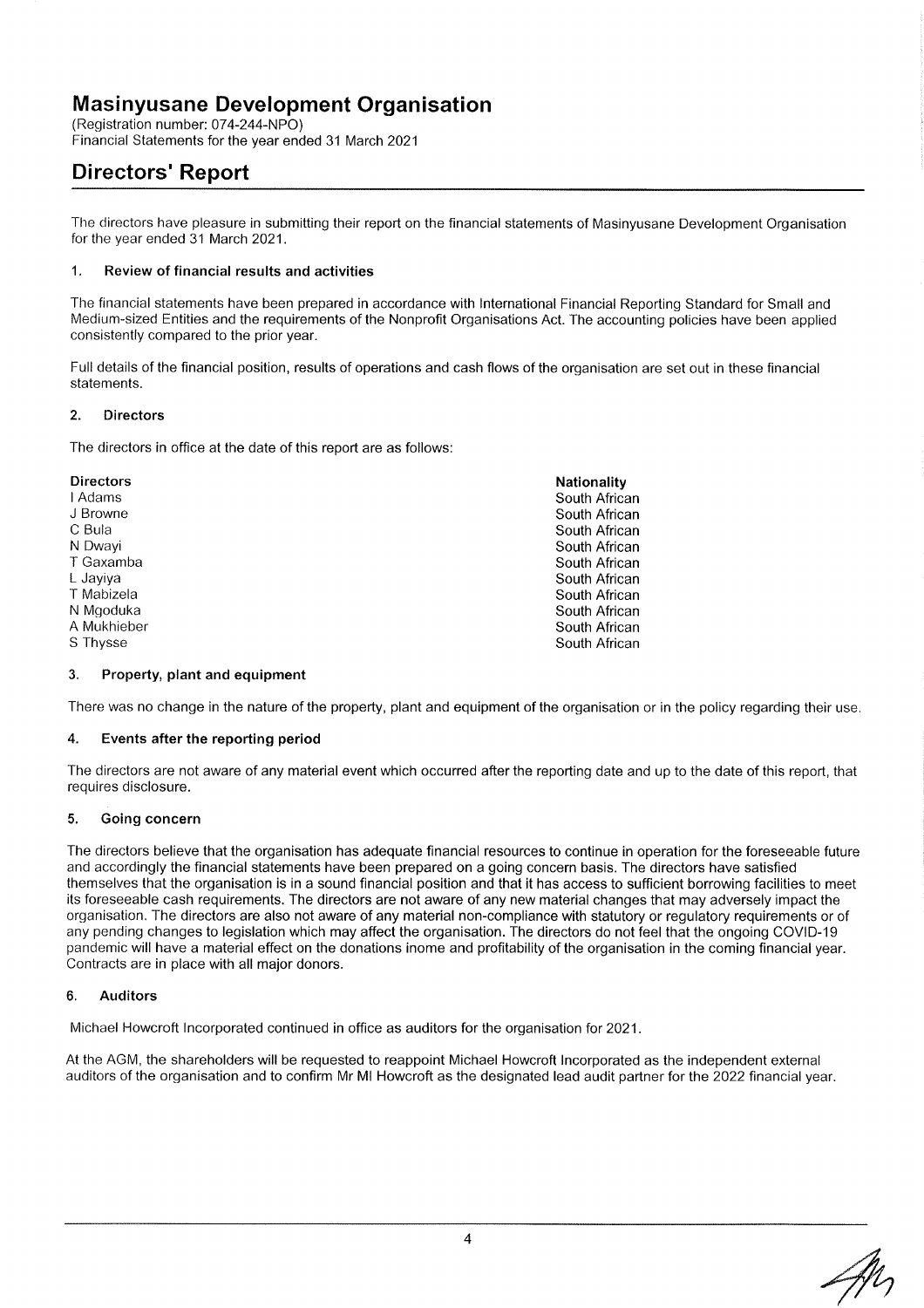

## MICHAEL HOWCROFT INCORPORATED

(Registration number: 1995/06034/21) **REGISTERED AUDITOR** 81 Cape Road, Mill Park, Port Elizabeth 6001. PO Box 12342, Centrahil 6006 Telephone +27 41 3734752. Telefax +27 41 3734796 

## **Independent Auditor's Report**

## To the directors of Masinyusane Development Organisation

#### Opinion

We have audited the financial statements of Masinyusane Development Organisation set out on pages 7 to 19, which comprise the statement of financial position as at 31 March 2021, and the statement of comprehensive income, statement of changes in equity and statement of cash flows for the year then ended, and notes to the financial statements, including a summary of significant accounting policies.

In our opinion, the financial statements present fairly, in all material respects, the financial position of Masinyusane Development Organisation as at 31 March 2021, and its financial performance and cash flows for the year then ended in accordance with international Financial Reporting Standard for Small and Medium-sized Entities and the requirements of the Nonprofit Organisations Act.

#### **Basis for opinion**

We conducted our audit in accordance with International Standards on Auditing. Our responsibilities under those standards are further described in the Auditor's Responsibilities for the Audit of the financial statements section of our report. We are independent of the organisation in accordance with the Independent Regulatory Board for Auditors Code of Professional Conduct for Registered Auditors (IRBA Code) and other independence requirements applicable to performing audits of financial statements in South Africa. We have fulfilled our other ethical responsibilities in accordance with the IRBA Code and in accordance with other ethical requirements applicable to performing audits in South Africa. The IRBA Code is consistent with the International Ethics Standards Board for Accountants Code of Ethics for Professional Accountants (Parts A and B). We believe that the audit evidence we have obtained is sufficient and appropriate to provide a basis for our opinion.

#### Other information

The directors are responsible for the other information. The other information comprises the Directors' Report and the Detailed Income Statement as required by the Nonprofit Organisations Act, which we obtained prior to the date of this report. Other information does not include the financial statements and our auditor's report thereon.

Our opinion on the financial statements does not cover the other information and we do not express an audit opinion or any form of assurance conclusion thereon.

In connection with our audit of the financial statements, our responsibility is to read the other information and, in doing so, consider whether the other information is materially inconsistent with the financial statements or our knowledge obtained in the audit, or otherwise appears to be materially misstated. If, based on the work we have performed on the other information obtained prior to the date of this auditor's report, we conclude that there is a material misstatement of this other information, we are required to report that fact. We have nothing to report in this regard.

## Responsibilities of the directors for the Financial Statements

The directors are responsible for the preparation and fair presentation of the financial statements in accordance with International Financial Reporting Standard for Small and Medium-sized Entities and the requirements of the Nonprofit Organisations Act, and for such internal control as the directors determines is necessary to enable the preparation of financial statements that are free from material misstatement, whether due to fraud or error.

In preparing the financial statements, the directors are responsible for assessing the organisation's ability to continue as a going concern, disclosing, as applicable, matters related to going concern and using the going concern basis of accounting unless the directors either intends to liquidate the organisation or to cease operations, or have no realistic alternative but to do so.



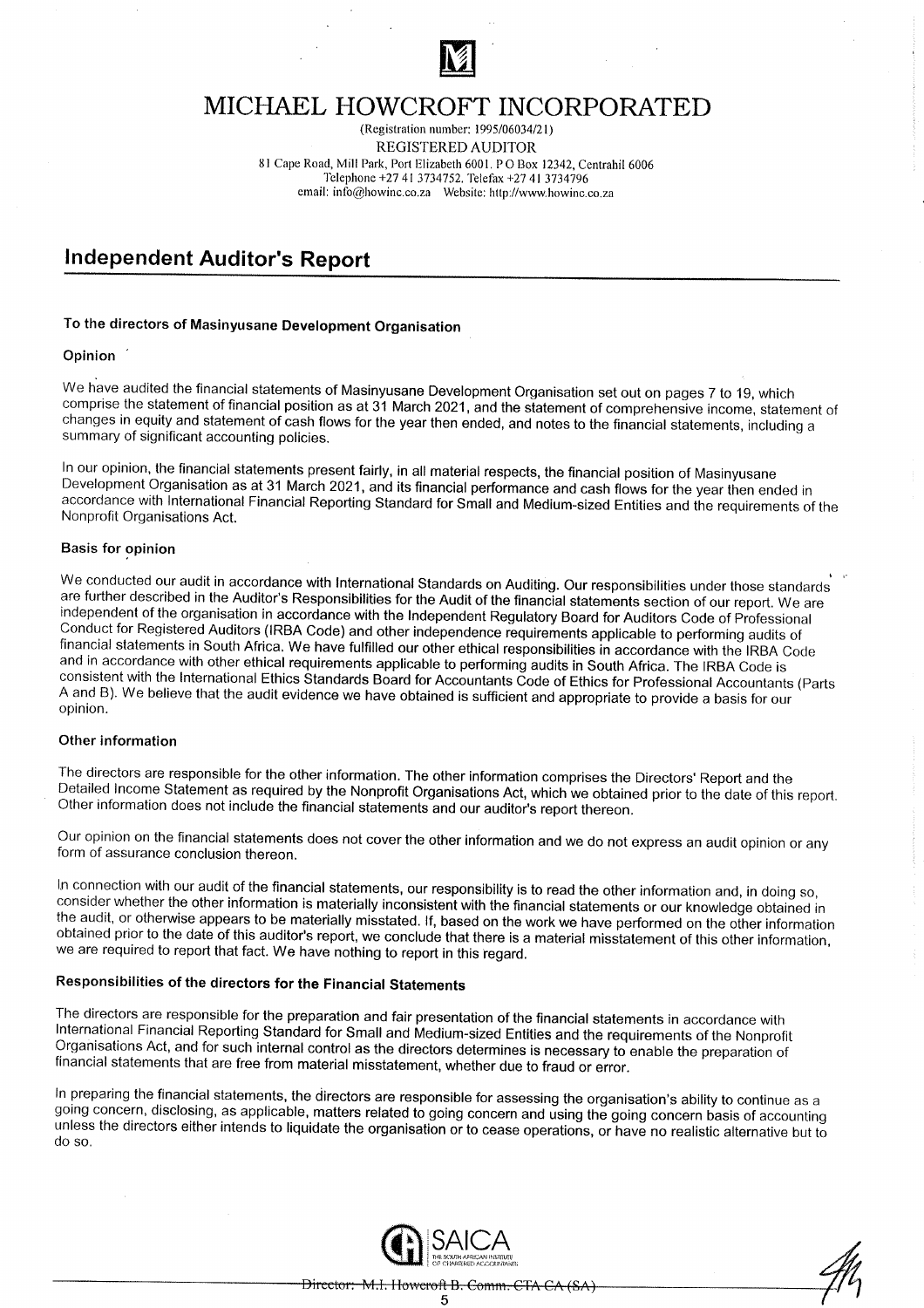#### Auditors' responsibilities for the audit of the Financial Statements

Our obiectives are to obtain reasonable assurance about whether the financial statements as a whole are free from material misstatement, whether due to fraud or error, and to issue an auditor's report that includes our opinion. Reasonable assurance is a high level of assurance, but is not a guarantee that an audit conducted in accordance with International Standards on Auditing will always detect a material misstatement when it exists. Misstatements can arise from fraud or error and are considered material if, individually or in the aggregate, they could reasonably be expected to influence the economic decisions of users taken on the basis of these financial statements.

As part of an audit in accordance with International Standards on Auditing, we exercise professional judgement and maintain professional scepticism throughout the audit. We also:

- Identify and assess the risks of material misstatement of the financial statements, whether due to fraud or error, design and perform audit procedures responsive to those risks, and obtain audit evidence that is sufficient and appropriate to provide a basis for our opinion. The risk of not detecting a material misstatement resulting from fraud is higher than for one resulting from error, as fraud may involve collusion, forgery, intentional omissions, misrepresentations, or the override of internal control.
- Obtain an understanding of internal control relevant to the audit in order to design audit procedures that are appropriate in the circumstances, but not for the purpose of expressing an opinion on the effectiveness of the organisation's internal control.
- Evaluate the appropriateness of accounting policies used and the reasonableness of accounting estimates and related disclosures made by the directors.
- Conclude on the appropriateness of the directors' use of the going concern basis of accounting and based on the audit evidence obtained, whether a material uncertainty exists related to events or conditions that may cast significant doubt on the organisation's ability to continue as a going concern. If we conclude that a material uncertainty exists, we are required to draw attention in our auditor's report to the related disclosures in the financial statements or, if such disclosures are inadequate, to modify our opinion. Our conclusions are based on the audit evidence obtained up to the date of our auditor's report. However, future events or conditions may cause the organisation to cease to continue as a going concern.
- Evaluate the overall presentation, structure and content of the financial statements, including the disclosures, and whether the financial statements represent the underlying transactions and events in a manner that achieves fair presentation.

We communicate with the directors regarding, among other matters, the planned scope and timing of the audit and significant audit findings, including any significant deficiencies in internal control that we identify during our audit.

A transported Michael Howcroft Incorporated

**MI Howcroft** Partner **Chartered Accountants (SA) Registered Auditors IRBA No: 954608** 

21 May 2021 **Port Elizabeth** 81 Cape Road **Mill Park Port Elizabeth** 6001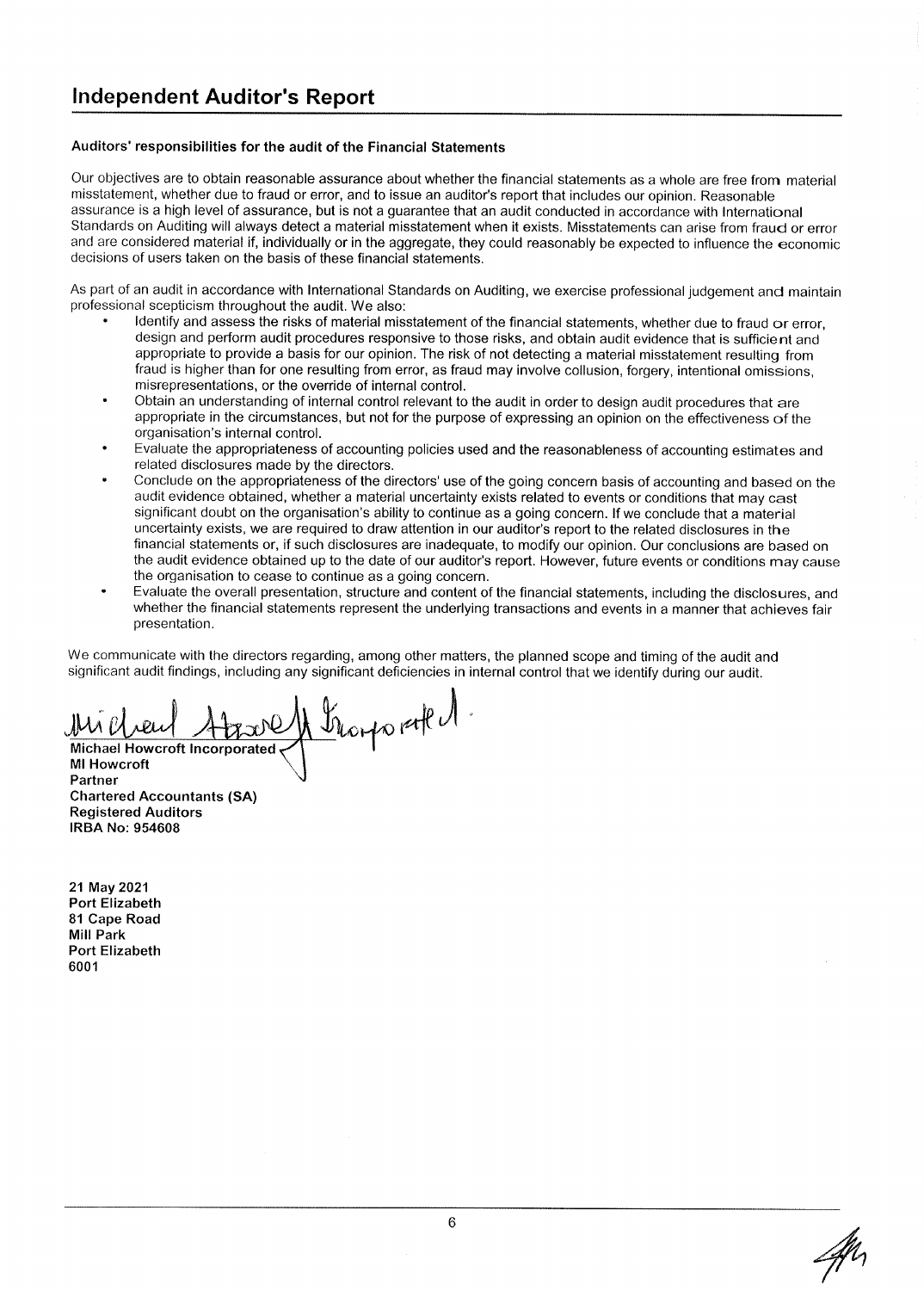## **Statement of Financial Position as at 31 March 2021**

| Figures in Rand                     | Note(s)          | 2021      | 2020          |
|-------------------------------------|------------------|-----------|---------------|
| <b>Assets</b>                       |                  |           |               |
| <b>Non-Current Assets</b>           |                  |           |               |
| Property, plant and equipment       | $\overline{2}$   | 3 994 541 | 4 171 258     |
| <b>Current Assets</b>               |                  |           |               |
| Trade and other receivables         | $\boldsymbol{3}$ | 259 281   | 1 250 872     |
| Cash and cash equivalents           | 4                | 4752182   | 3 3 5 4 8 9 5 |
|                                     |                  | 5 011 463 | 4 605 767     |
| <b>Total Assets</b>                 |                  | 9 006 004 | 8777025       |
| <b>Equity and Liabilities</b>       |                  |           |               |
| Equity                              |                  |           |               |
| Retained income                     |                  | 6 236 591 | 5 0 5 8 8 4 7 |
| Liabilities                         |                  |           |               |
| Non-Current Liabilities             |                  |           |               |
| Other financial liabilities         | 6                | 250 000   | 2 250 000     |
| <b>Current Liabilities</b>          |                  |           |               |
| Trade and other payables            | 5                | 56 073    | 44 283        |
| Other financial liabilities         | 6                | 500 000   | 500 000       |
| Deferred income                     | $\overline{7}$   | 1963340   | 923 895       |
|                                     |                  | 2 519 413 | 1 468 178     |
| <b>Total Liabilities</b>            |                  | 2769413   | 3718178       |
| <b>Total Equity and Liabilities</b> |                  | 9 006 004 | 8777025       |

 $4\nu$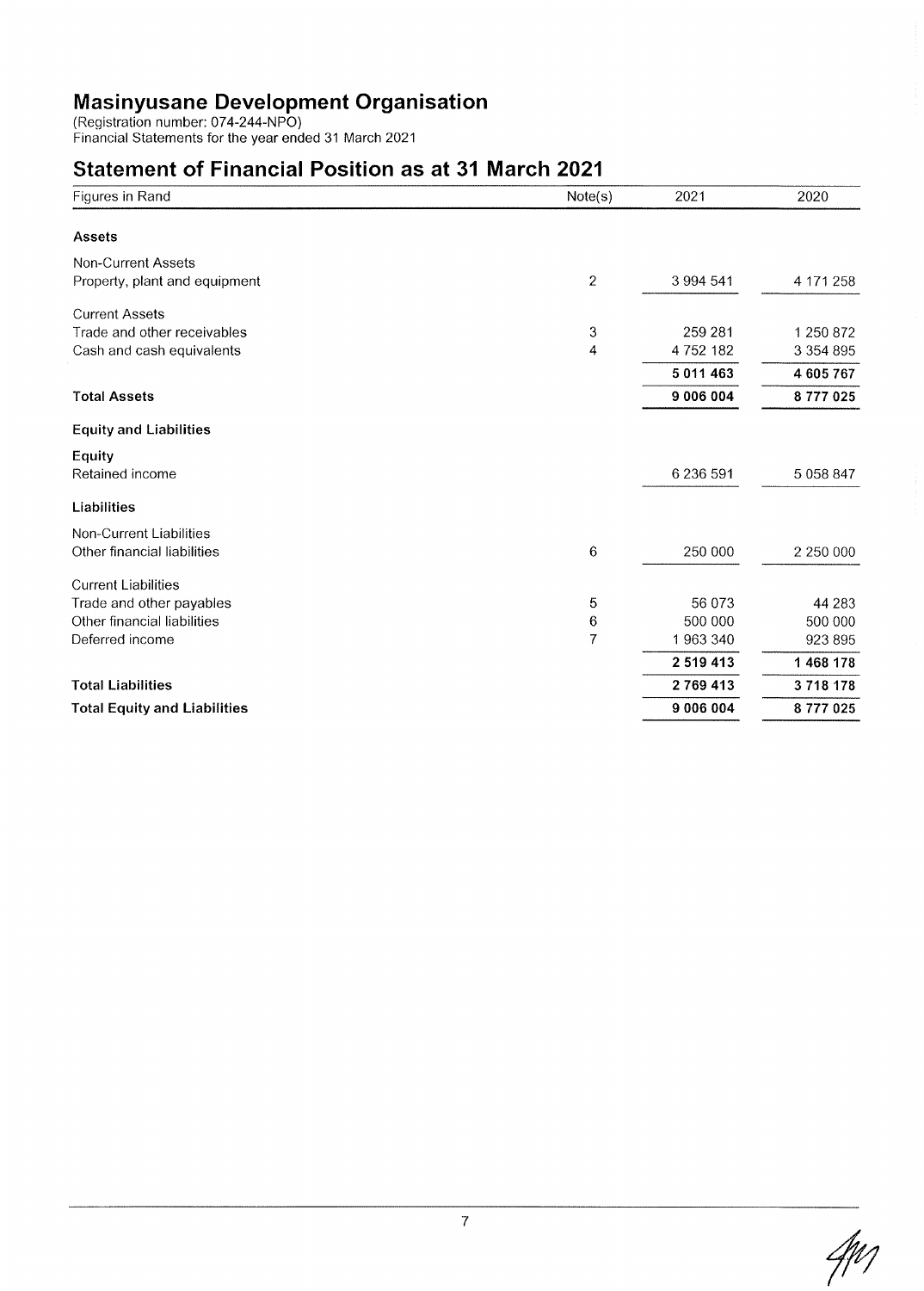## **Statement of Comprehensive Income**

| Figures in Rand                         | Note(s) | 2021       | 2020      |
|-----------------------------------------|---------|------------|-----------|
| Revenue                                 | 8       | 11 936 725 | 8 370 843 |
| Other income                            |         | 450 967    |           |
| Operating expenses                      |         | (11269235) | (7392467) |
| <b>Operating profit</b>                 | 9       | 1 118 457  | 978 376   |
| Investment revenue                      | 11      | 59 287     | 116 796   |
| Profit for the year                     |         | 1 177 744  | 1 095 172 |
| Other comprehensive income              |         |            |           |
| Total comprehensive income for the year |         | 1 177 744  | 1 095 172 |
|                                         |         |            |           |

 $\mathscr{H}$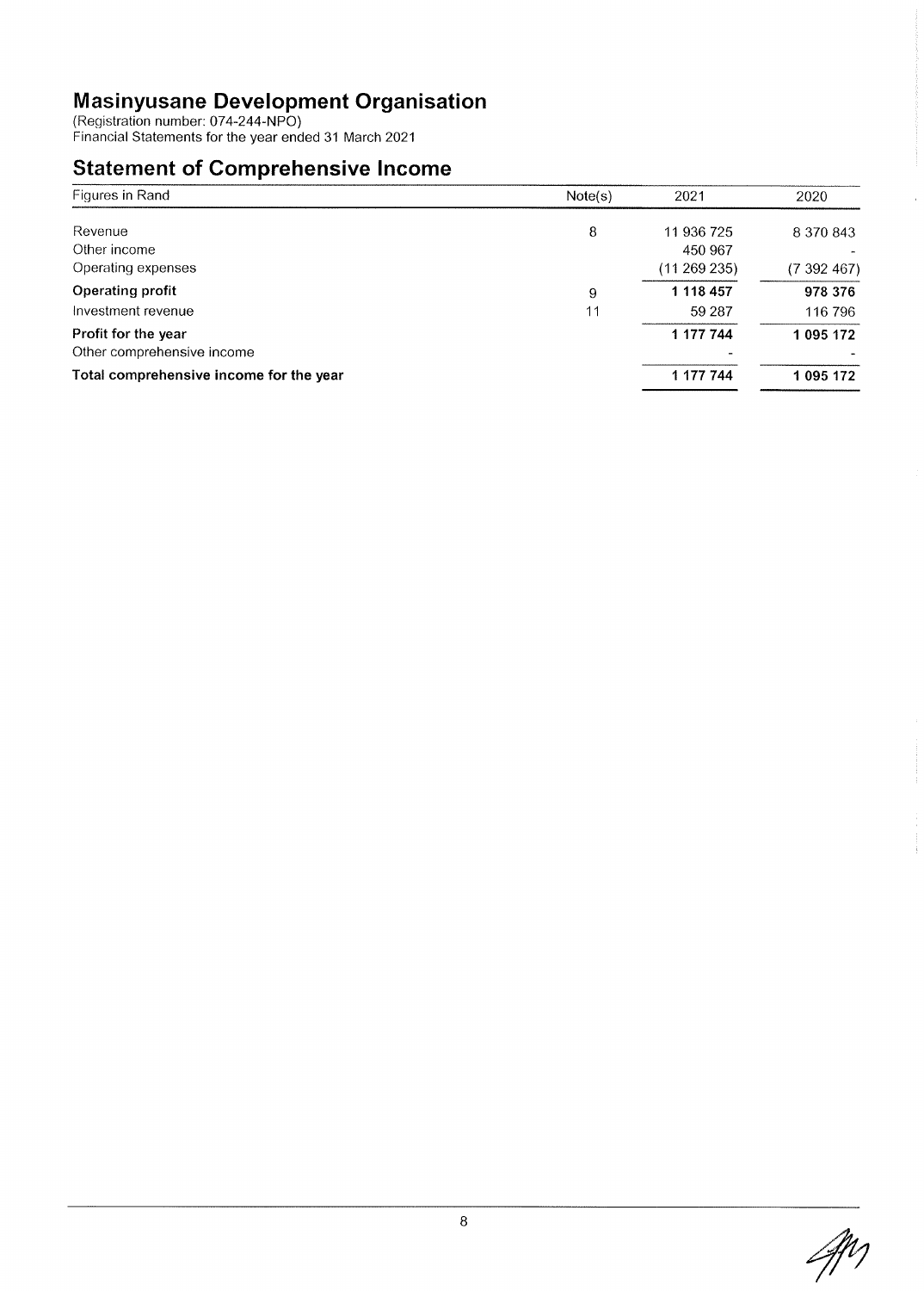## **Statement of Changes in Equity**

| Figures in Rand                                   | Retained<br>income | Total equity |
|---------------------------------------------------|--------------------|--------------|
| Balance at 01 April 2019                          | 3703267            | 3 703 267    |
| Profit for the year<br>Other comprehensive income | 1 095 172          | 1 095 172    |
| Total comprehensive income for the year           | 1 095 172          | 1 095 172    |
| Opening balance as previously reported            | 4 798 439          | 4 798 439    |
| Prior year adjustments                            | 260 408            | 260 408      |
| Balance at 01 April 2020 as restated              | 5058847            | 5 058 847    |
| Profit for the year<br>Other comprehensive income | 1 177 744          | 1 177 744    |
| Total comprehensive income for the year           | 1 177 744          | 1 177 744    |
| Balance at 31 March 2021                          | 6 236 591          | 6 236 591    |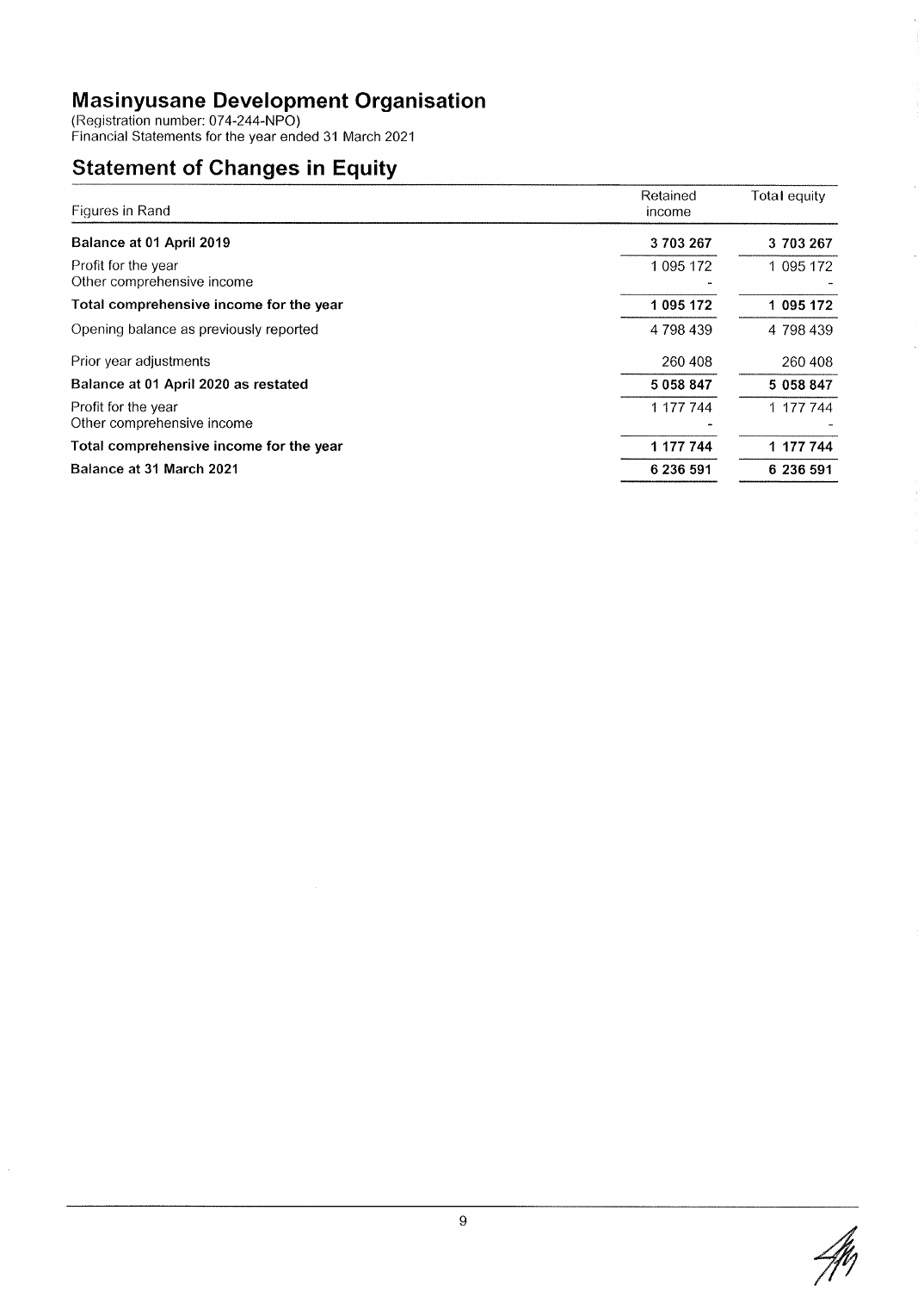## **Statement of Cash Flows**

| Figures in Rand                           | Note(s)        | 2021          | 2020          |
|-------------------------------------------|----------------|---------------|---------------|
| Cash flows from operating activities      |                |               |               |
| Cash generated from operations            | 14             | 3 338 000     | 584 079       |
| Interest income                           |                | 59 287        | 116 796       |
| Net cash from operating activities        |                | 3 397 287     | 700 875       |
| Cash flows from investing activities      |                |               |               |
| Purchase of property, plant and equipment | $\overline{2}$ |               | (58 500)      |
| Cash flows from financing activities      |                |               |               |
| Repayment of other financial liabilities  |                | (2000000)     | (500000)      |
| Net cash from financing activities        |                | (2000000)     | (500000)      |
| Total cash movement for the year          |                | 1 397 287     | 142 375       |
| Cash at the beginning of the year         |                | 3 3 5 4 8 9 5 | 3 2 1 2 5 2 0 |
| Total cash at end of the year             | 4              | 4752182       | 3 3 5 4 8 9 5 |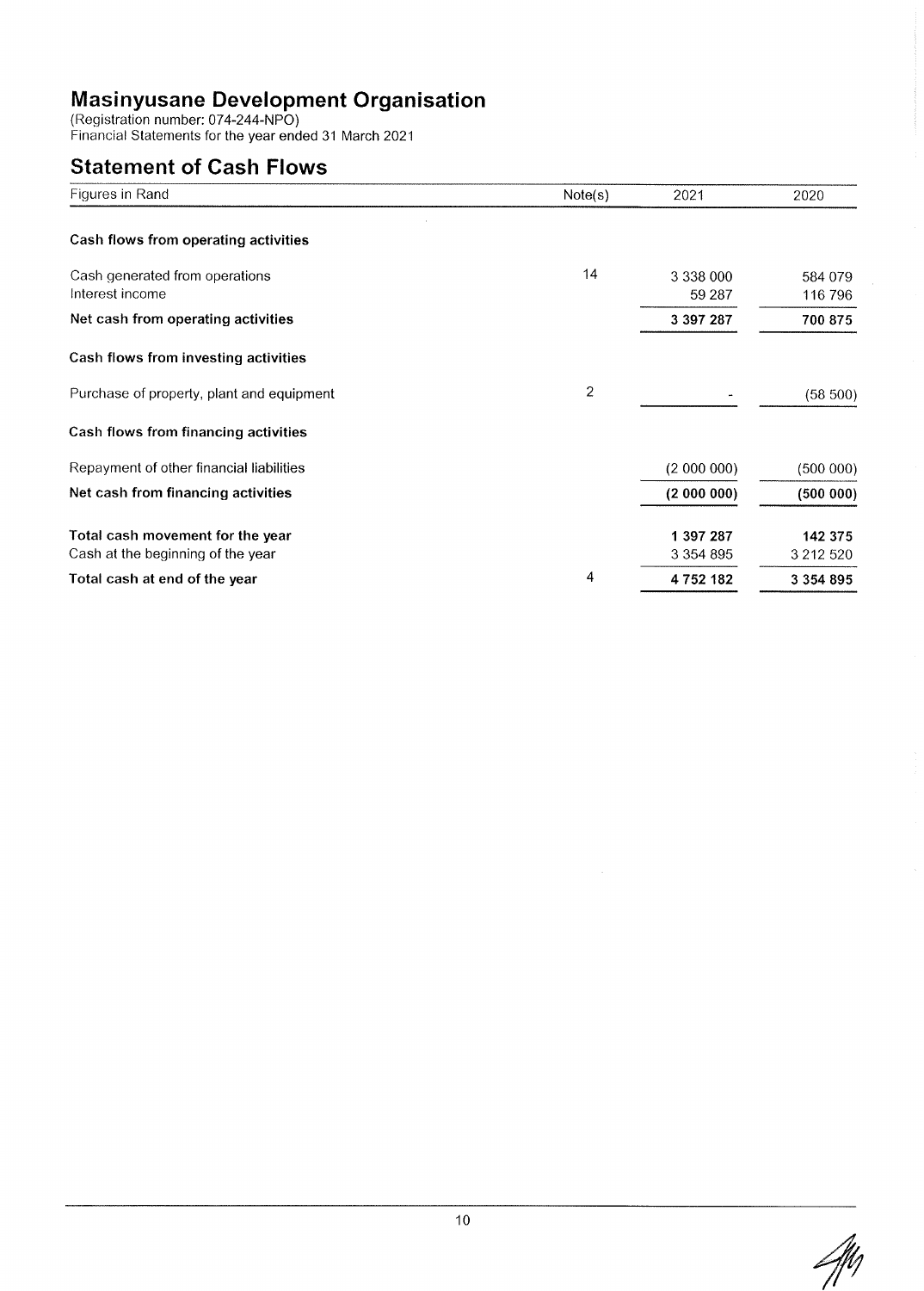(Registration number: 074-244-NPO) Financial Statements for the year ended 31 March 2021

## **Accounting Policies**

#### $\ddagger$ . Basis of preparation and summary of significant accounting policies

The financial statements have been prepared on a going concern basis in accordance with the International Financial Reporting Standard for Small and Medium-sized Entities, and the Nonprofit Organisations Act. The financial statements have been prepared on the historical cost basis, and incorporate the principal accounting policies set out below. They are presented in South African Rands.

These accounting policies are consistent with the previous period.

#### 1.1 Property, plant and equipment

Property, plant and equipment are tangible assets which the company holds for its own use or for rental to others and which are expected to be used for more than one period.

An item of property, plant and equipment is recognised as an asset when it is probable that future economic benefits associated with the item will flow to the company, and the cost of the item can be measured reliably.

Property, plant and equipment is initially measured at cost.

Cost includes costs incurred initially to acquire or construct an item of property, plant and equipment and costs incurred subsequently to add to, replace part of, or service it. If a replacement cost is recognised in the carrying amount of an item of property, plant and equipment, the carrying amount of the replaced part is derecognised.

Expenditure incurred subsequently for major services, additions to or replacements of parts of property, plant and equipment are capitalised if it is probable that future economic benefits associated with the expenditure will flow to the company and the cost can be measured reliably. Day to day servicing costs are included in profit or loss in the period in which they are incurred.

Property, plant and equipment is subsequently stated at cost less accumulated depreciation and any accumulated impairment losses, except for land which is stated at cost less any accumulated impairment losses.

Depreciation of an asset commences when the asset is available for use as intended by management. Depreciation is charged to write off the asset's carrying amount over its estimated useful life to its estimated residual value, using a method that best reflects the pattern in which the asset's economic benefits are consumed by the company.

The useful lives of items of property, plant and equipment have been assessed as follows:

| Item             | Depreciation method | Average useful life |
|------------------|---------------------|---------------------|
| <b>Buildings</b> | Straight line       | 20 years            |
| Motor vehicles   | Straight line       | 5 years             |

Land is not depreciated.

Depreciation is not charged to an asset if its estimated residual value exceeds or is equal to its carrying amount.

When indicators are present that the useful lives and residual values of items of property, plant and equipment have changed since the most recent annual reporting date, they are reassessed. Any changes are accounted for prospectively as a change in accounting estimate.

Impairment tests are performed on property, plant and equipment when there is an indicator that they may be impaired. When the carrying amount of an item of property, plant and equipment is assessed to be higher than the estimated recoverable amount, an impairment loss is recognised immediately in profit or loss to bring the carrying amount in line with the recoverable amount.

An item of property, plant and equipment is derecognised upon disposal or when no future economic benefits are expected from its continued use or disposal. Any gain or loss arising from the derecognition of an item of property, plant and equipment, determined as the difference between the net disposal proceeds, if any, and the carrying amount of the item, is included in profit or loss when the item is derecognised.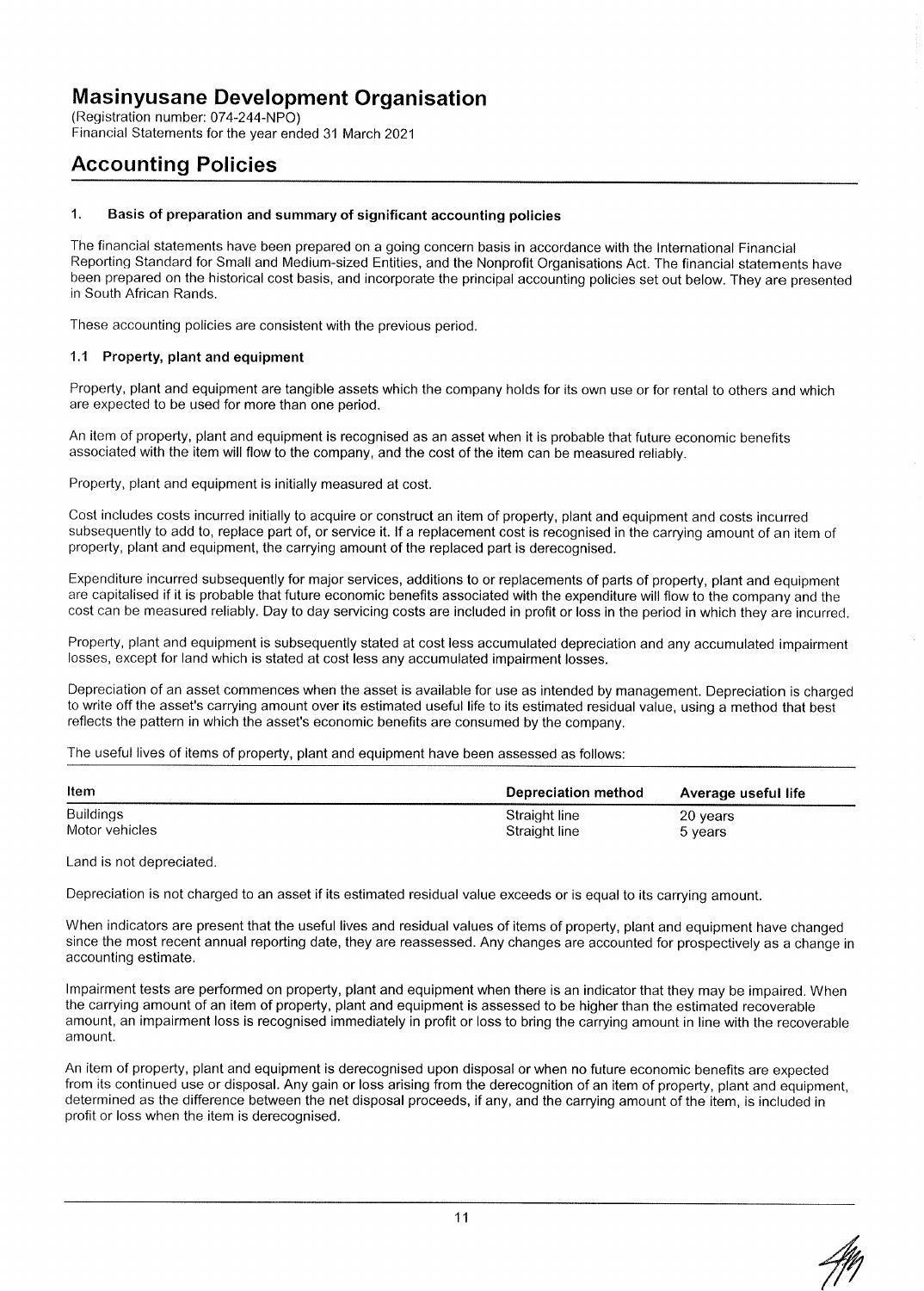(Registration number: 074-244-NPO) Financial Statements for the year ended 31 March 2021

## **Accounting Policies**

#### 1.2 Financial instruments

#### Initial measurement

Financial instruments are initially measured at the transaction price (including transaction costs except in the initial measurement of financial assets and liabilities that are measured at fair value through profit or loss) unless the arrangement constitutes, in effect, a financing transaction in which case it is measured at the present value of the future payments discounted at a market rate of interest for a similar debt instrument.

#### Financial instruments at amortised cost

These include loans, trade receivables and trade payables. Those debt instruments which meet the criteria in section 11.8(b) of the standard, are subsequently measured at amortised cost using the effective interest method. Debt instruments which are classified as current assets or current liabilities are measured at the undiscounted amount of the cash expected to be received or paid, unless the arrangement effectively constitutes a financing transaction.

At each reporting date, the carrying amounts of assets held in this category are reviewed to determine whether there is any objective evidence of impairment. If there is objective evidence, the recoverable amount is estimated and compared with the carrying amount. If the estimated recoverable amount is lower, the carrying amount is reduced to its estimated recoverable amount, and an impairment loss is recognised immediately in profit or loss.

#### 1.3 Leases

A lease is classified as a finance lease if it transfers substantially all the risks and rewards incidental to ownership to the lessee. All other leases are operating leases.

#### **Operating leases - lessee**

Operating lease payments are recognised as an expense on a straight-line basis over the lease term unless:

- another systematic basis is representative of the time pattern of the benefit from the leased asset, even if the payments are not on that basis, or
- the payments are structured to increase in line with expected general inflation (based on published indexes or statistics) to compensate for the lessor's expected inflationary cost increases.

#### 1.4 Impairment of assets

The company assesses at each reporting date whether there is any indication that property, plant and equipment or any other asset that it has or aquired must be impaired.

If there is any such indication, the recoverable amount of any affected asset (or group of related assets) is estimated and compared with its carrving amount. If the estimated recoverable amount is lower, the carrying amount is reduced to its estimated recoverable amount, and an impairment loss is recognised immediately in profit or loss.

If an impairment loss subsequently reverses, the carrying amount of the asset (or group of related assets) is increased to the revised estimate of its recoverable amount, but not in excess of the amount that would have been determined had no impairment loss been recognised for the asset (or group of assets) in prior years. A reversal of impairment is recognised immediately in profit or loss.

### 1.5 Employee benefits

#### Short-term employee benefits

The cost of short-term employee benefits, (those payable within 12 months after the service is rendered, such as leave pay and sick leave, bonuses, and non-monetary benefits such as medical care), are recognised in the period in which the service is rendered and are not discounted.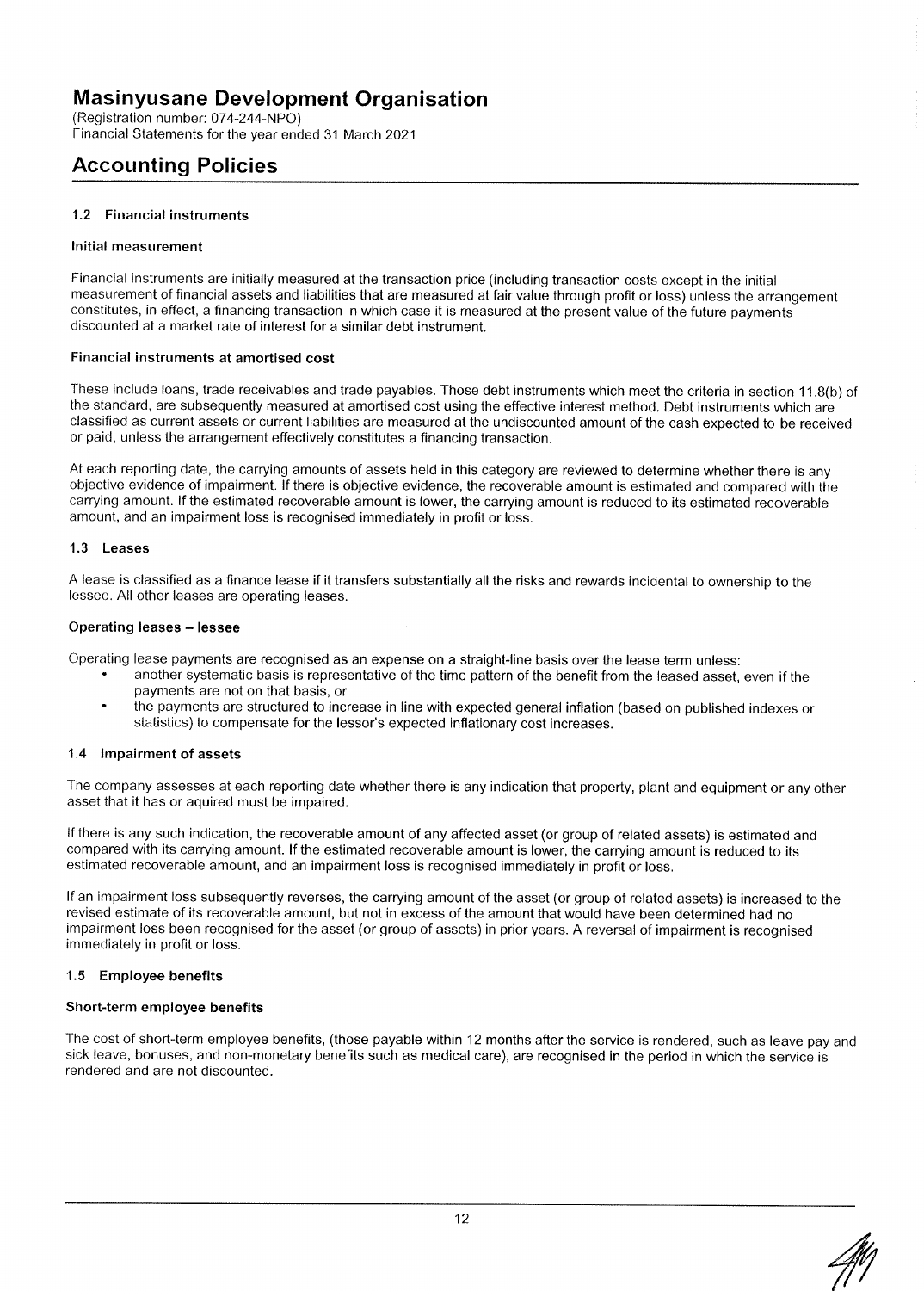(Registration number: 074-244-NPO) Financial Statements for the year ended 31 March 2021

## **Accounting Policies**

### 1.6 Provisions and contingencies

Provisions are recognised when the company has an obligation at the reporting date as a result of a past event; it is probable that the company will be required to transfer economic benefits in settlement; and the amount of the obligation can be estimated reliably.

Provisions are measured at the present value of the amount expected to be required to settle the obligation using a pre-tax rate that reflects current market assessments of the time value of money and the risks specific to the obligation.

Provisions are not recognised for future operating losses.

#### 1.7 Revenue

Donation income without future performance conditions is recognised when received and banked. If there are performance conditions, the donation income is recorded as deferred income and recognised when the performance conditions are met. Donation income is measured at the fair value of the consideration received or receivable, excluding sales taxes and discounts.

Interest is recognised, in profit or loss, using the effective interest rate method.

#### 1.8 Borrowing costs

Borrowing costs are recognised as an expense in the period in which they are incurred.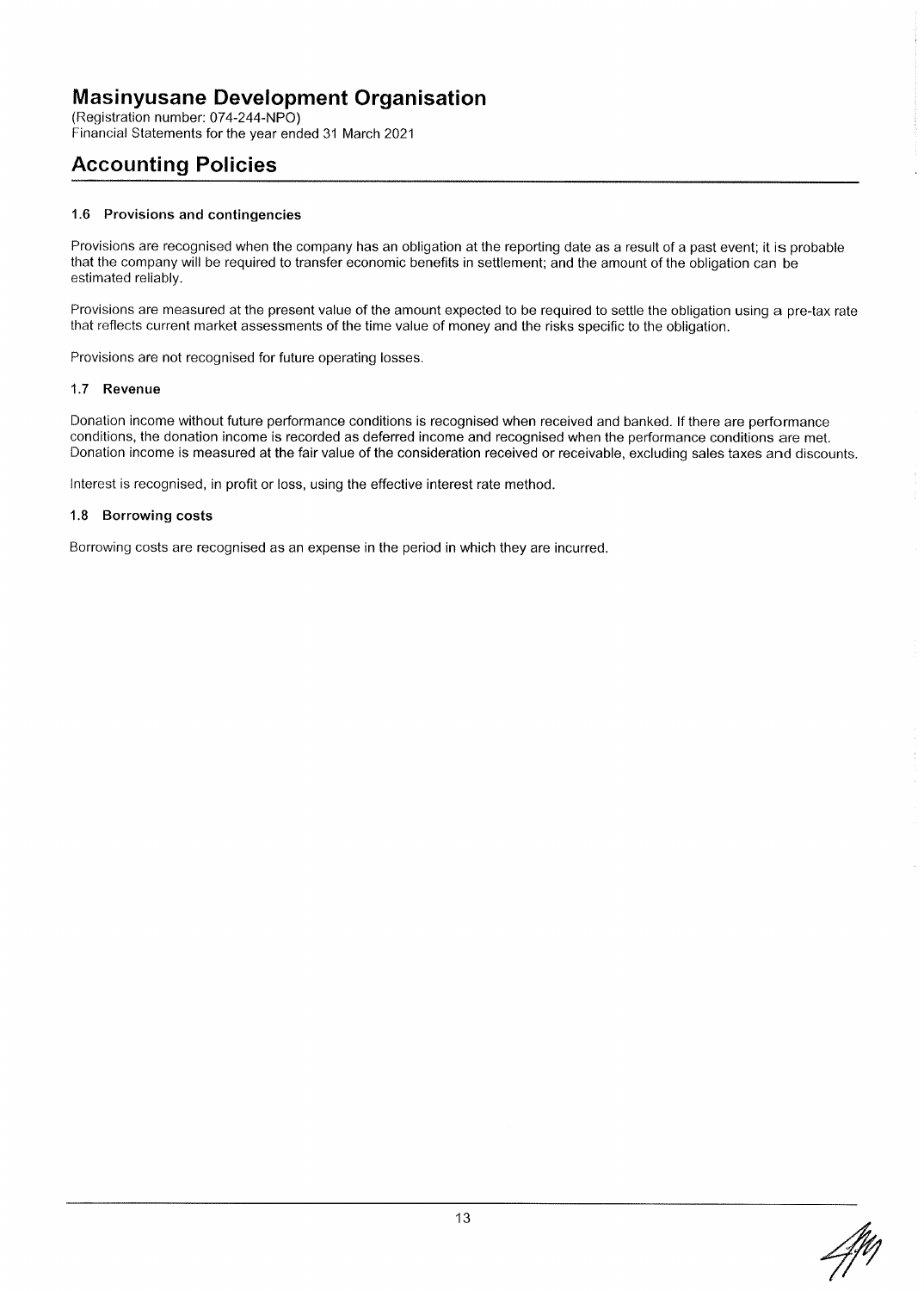# Masinyusane Development Organisation<br>(Registration number: 074-244-NPO)

Financial Statements for the year ended 31 March 2021

## **Notes to the Financial Statements**

| Figures<br>'^י<br>≺and<br>- 1100<br>- 111<br>-- 12 E |                                                                                                                 |             |  |
|------------------------------------------------------|-----------------------------------------------------------------------------------------------------------------|-------------|--|
| the contract of the contract of the                  | the contract of the contract of the contract of the contract of the contract of the contract of the contract of | ZUZ<br>____ |  |

#### $2.$ Property, plant and equipment

|                  |           | 2021                                              |               |           | 2020         |                                   |
|------------------|-----------|---------------------------------------------------|---------------|-----------|--------------|-----------------------------------|
|                  | Cost      | <b>Accumulated Carrying value</b><br>depreciation |               | Cost      | depreciation | <b>Accumulated Carrying value</b> |
| ∟and             | 1 600 000 |                                                   | 600 000       | 1 600 000 |              | 1 600 000                         |
| <b>Buildings</b> | 2989048   | (765 542)                                         | 2 2 2 3 5 0 6 | 2 989 048 | (616090)     | 2 372 958                         |
| Motor vehicles   | 363 500   | (192 465)                                         | 171 035       | 363 500   | (165 200)    | 198 300                           |
| Total            | 4952548   | (958007)                                          | 3 994 541     | 4952548   | (781290)     | 4 171 258                         |

## Reconciliation of property, plant and equipment - 2021

|                  | Opening<br>balance | <b>Depreciation</b>      | <b>Closing</b><br>balance |
|------------------|--------------------|--------------------------|---------------------------|
| Land             | 1 600 000          | $\overline{\phantom{a}}$ | 1 600 000                 |
| <b>Buildings</b> | 2 372 958          | (149452)                 | 2 2 2 3 5 0 6             |
| Motor vehicles   | 198 300            | (27265)                  | 171 035                   |
|                  | 4 171 258          | (176 717)                | 3 994 541                 |

## Reconciliation of property, plant and equipment - 2020

|                  | Openina<br>balance | <b>Additions</b>         | Depreciation | Closing<br>balance |
|------------------|--------------------|--------------------------|--------------|--------------------|
| ∟and             | 1 600 000          | $\overline{\phantom{0}}$ |              | 1 600 000          |
| <b>Buildings</b> | 2 555 904          | $\blacksquare$           | (182 946)    | 2 372 958          |
| Motor vehicles   | 154 824            | 58 500                   | (15 024)     | 198 300            |
|                  | 4 310 728          | 58 500                   | (19797)      | 4 171 258          |

#### **Details of properties**

#### Erf 2524, 68 Rubin Crescent, Summerstrand, Port Elizabeth

| - Purchase price: 22 July 2015 - Land       | 800 000    | 800 000  |
|---------------------------------------------|------------|----------|
| - Purchase price : 22 July 2015 - Buildings | 966 011    | 966 011  |
| - Capitalised expenditure                   | 83.907     | 83 907   |
| - Accumulated depreciation                  | (485, 460) | (432965) |
|                                             | 1 364 458  | 1416953  |
|                                             |            |          |

### Erf 2532, 52 Rubin Crescent, Summerstrand, Port Elizabeth

|                                                                           | 2459048               | 2 556 005              |
|---------------------------------------------------------------------------|-----------------------|------------------------|
| - Purchase price : 23 July 2019 - Buildings<br>- Accumulated depreciation | 1 939 130<br>(280082) | 1 939 130<br>(183 125) |
| - Purchase price: 23 July 2018 - Land                                     | 800 000               | 800 000                |

The property, 52 Rubin Crescent, Summerstrand, Port Elizabeth, is pledged as security in terms of the loan described in note 6. The latest municipal values of the two properties is R4,300,000.

#### $\overline{3}$ . Trade and other receivables

| Reimbursement floats | 14 000<br>259 281 | 23 000<br>1 250 872 |
|----------------------|-------------------|---------------------|
|                      |                   |                     |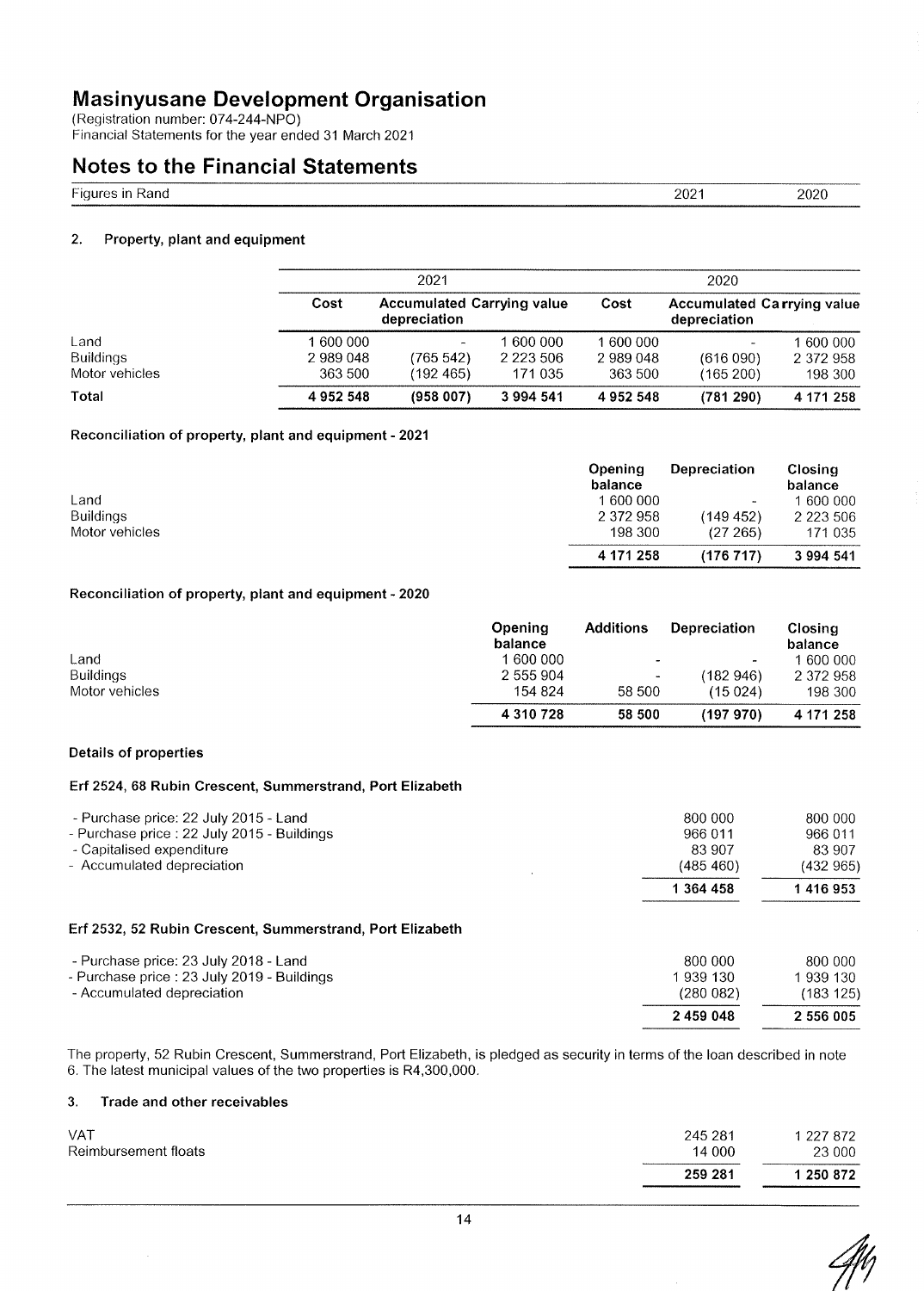## **Notes to the Financial Statements**

|    | Figures in Rand                                                                                                                                                                                                                                                                                               | 2021                    | 2020                   |
|----|---------------------------------------------------------------------------------------------------------------------------------------------------------------------------------------------------------------------------------------------------------------------------------------------------------------|-------------------------|------------------------|
| 4. | Cash and cash equivalents                                                                                                                                                                                                                                                                                     |                         |                        |
|    | Cash and cash equivalents consist of:                                                                                                                                                                                                                                                                         |                         |                        |
|    | <b>Bank balances</b>                                                                                                                                                                                                                                                                                          | 4 752 182               | 3 3 5 4 8 9 5          |
|    |                                                                                                                                                                                                                                                                                                               |                         |                        |
| 5. | Trade and other payables                                                                                                                                                                                                                                                                                      |                         |                        |
|    | Accrued expenses<br>Audit fee                                                                                                                                                                                                                                                                                 | 26 073<br>30 000        | 14 2 8 3<br>30 000     |
|    |                                                                                                                                                                                                                                                                                                               | 56 073                  | 44 283                 |
| 6. | Other financial liabilities                                                                                                                                                                                                                                                                                   |                         |                        |
|    |                                                                                                                                                                                                                                                                                                               |                         |                        |
|    | At amortised cost<br>AM Naegele & G Naegele<br>A loan of R3,250,000 was received from AM Naegele and G Naegele on 05<br>August 2018 in order to fund the acquisition of the property, 52 Rubin Crescent,<br>Summerstrand, Port Elizabeth.                                                                     | 750 000                 | 2 750 000              |
|    | The loan bears interest at 0% and the repayment terms in terms of the loan<br>agreement are not explicit and the organisation has been granted flexibility in<br>this regard. It is the organisation's intent to pay R500,000 annually in August,<br>with a balloon payment at the end of the loan agreement. |                         |                        |
|    | The property, 52 Rubin Crescent, Summerstrand, Port Elizabeth, is pledged as<br>security for the loan.                                                                                                                                                                                                        |                         |                        |
|    | <b>Non-current liabilities</b><br>At amortised cost                                                                                                                                                                                                                                                           | 250 000                 | 2 250 000              |
|    | <b>Current liabilities</b>                                                                                                                                                                                                                                                                                    |                         |                        |
|    | At amortised cost                                                                                                                                                                                                                                                                                             | 500 000                 | 500 000                |
|    |                                                                                                                                                                                                                                                                                                               | 750 000                 | 2750000                |
| 7. | Deferred income                                                                                                                                                                                                                                                                                               |                         |                        |
|    | Donations                                                                                                                                                                                                                                                                                                     | 1963340                 | 923 895                |
| 8. | Revenue                                                                                                                                                                                                                                                                                                       |                         |                        |
|    | Donations received - South Africa                                                                                                                                                                                                                                                                             | 7 459 505               | 5992983                |
|    | Donations received - Overseas                                                                                                                                                                                                                                                                                 | 4 477 220<br>11 936 725 | 2 377 860<br>8 370 843 |
|    |                                                                                                                                                                                                                                                                                                               |                         |                        |
| 9. | <b>Operating profit</b>                                                                                                                                                                                                                                                                                       |                         |                        |
|    | Operating profit for the year is stated after accounting for the following:                                                                                                                                                                                                                                   |                         |                        |
|    | <b>Operating lease charges</b>                                                                                                                                                                                                                                                                                |                         |                        |
|    | Premises<br>Contractual amounts                                                                                                                                                                                                                                                                               | 70 153                  | 53 772                 |

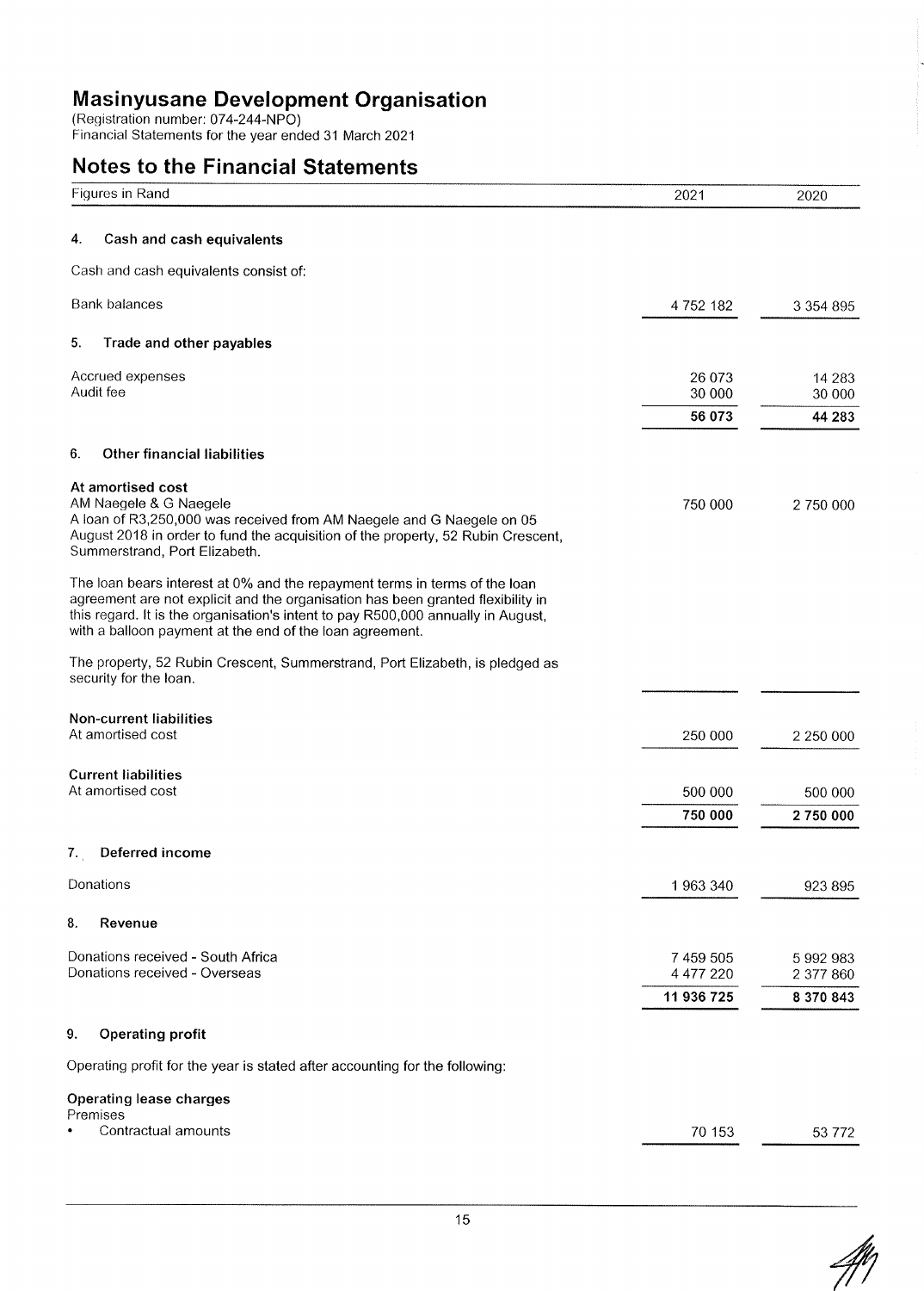(Registration number: 074-244-NPO) Financial Statements for the year ended 31 March 2021

## Notes to the Financial Statements

| NULLES LU LIIE I IIIANUM ULALENIENIS                                                |                                 |                                  |
|-------------------------------------------------------------------------------------|---------------------------------|----------------------------------|
| Figures in Rand                                                                     | 2021                            | 2020                             |
| Depreciation, amortisation and impairments<br>10.                                   |                                 |                                  |
| The following items are included within depreciation, amortisation and impairments: |                                 |                                  |
| 11. Investment revenue                                                              |                                 |                                  |
| Interest revenue<br>Bank                                                            | 59 287                          | 116 796                          |
| Taxation<br>12.                                                                     |                                 |                                  |
| No provision has been made for 2021 tax as the organisation has no taxable income.  |                                 |                                  |
| 13. Auditors' remuneration                                                          |                                 |                                  |
| Fees<br>Adjustment for previous year                                                | 30 000                          | 30 000<br>21 6 20                |
|                                                                                     | 30 000                          | 51 620                           |
| 14. Cash generated from operations                                                  |                                 |                                  |
| Profit before taxation<br><b>Adjustments for:</b>                                   | 1 177 744                       | 1 095 172                        |
| Interest received<br>Depreciation<br>Changes in working capital:                    | (59287)<br>176 718              | (116796)<br>197 969              |
| Trade and other receivables<br>Trade and other payables<br>Deferred income          | 991 590<br>11790<br>1 0 39 4 45 | (289 104)<br>26 141<br>(329 303) |
|                                                                                     | 3 338 000                       | 584 079                          |

#### 15. Commitments

#### Operating leases - as lessee (expense)

Operating lease payments represent rentals payable by the company for of its office property situated at 19 Sherlock Street, Richmond Hill, Port Elizabeth. The lease commenced on 1 January 2021 and terminates on 31 December 2021. Thereafter the lease shall continue on an annual basis. No long term contractual obligation exists at 31 March 2021.

#### 16. Related parties

| Relationships                                               |                                |
|-------------------------------------------------------------|--------------------------------|
| Directors                                                   | Refer to the directors' report |
| Members of key management - CoFounder and Managing Director | J McKeown                      |
| Close family member of key management                       | A McKeown                      |

#### Compensation paid to key management and family member of key management

|           | 192 000 | 71 500 |
|-----------|---------|--------|
| A McKeown | 192 000 | 5 500  |
| J McKeown | $-$     | 66 000 |

#### 17. Directors' remuneration

No emoluments were paid to the directors or any individuals holding a non-executive position during the year.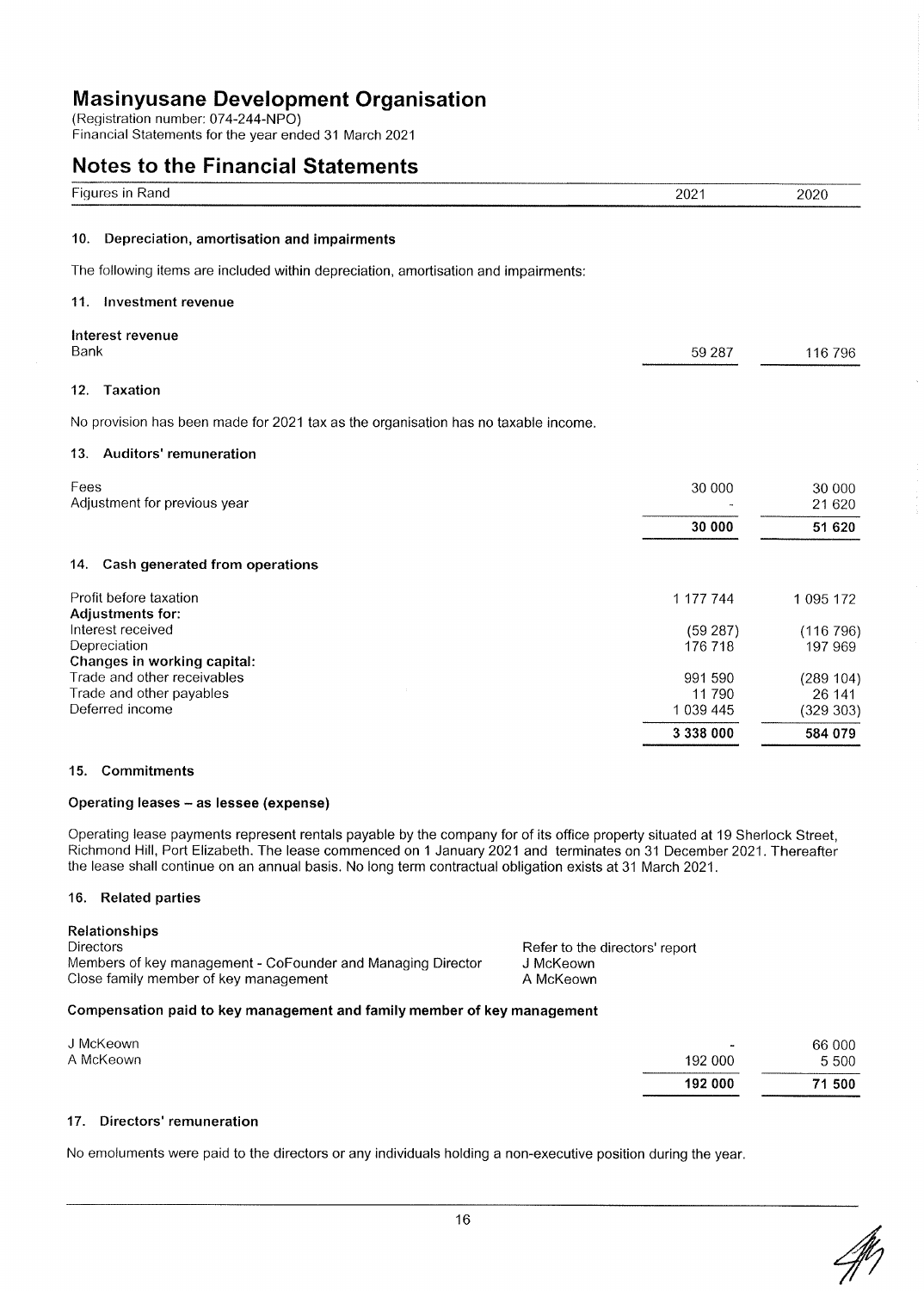(Registration number: 074-244-NPO) Financial Statements for the year ended 31 March 2021

## **Notes to the Financial Statements**

| Figures in Rand                                             | 2021 | 2020      |
|-------------------------------------------------------------|------|-----------|
| Comparative figures<br>18.                                  |      |           |
| Certain comparative figures have been adjusted.             |      |           |
| The effects of the reclassification are as follows:         |      |           |
| <b>Statement of Financial Position</b><br>Retained earnings |      | (260 408) |
| Property, plant and equipment                               |      | (669 859) |

Vat

### 19. Going concern

The directors have satisfied themselves that the organisation is in a sound financial position and that it has access to sufficient borrowing facilities to meet its foreseeable cash requirements. The directors are not aware of any new material changes that may adversely impact the organisation. The directors are also not aware of any material non-compliance with statutory or regulatory requirements or of any pending changes to legislation which may affect the organisation. The directors do not feel that the ongoing COVID-19 pandemic will have a material effect on the donations inome and profitability of the organisation in the coming financial year. Contracts are in place with all major donors.

### 20. Events after the reporting period

The directors are not aware of any material event which occurred after the reporting date and up to the date of this report.



 $930.267$